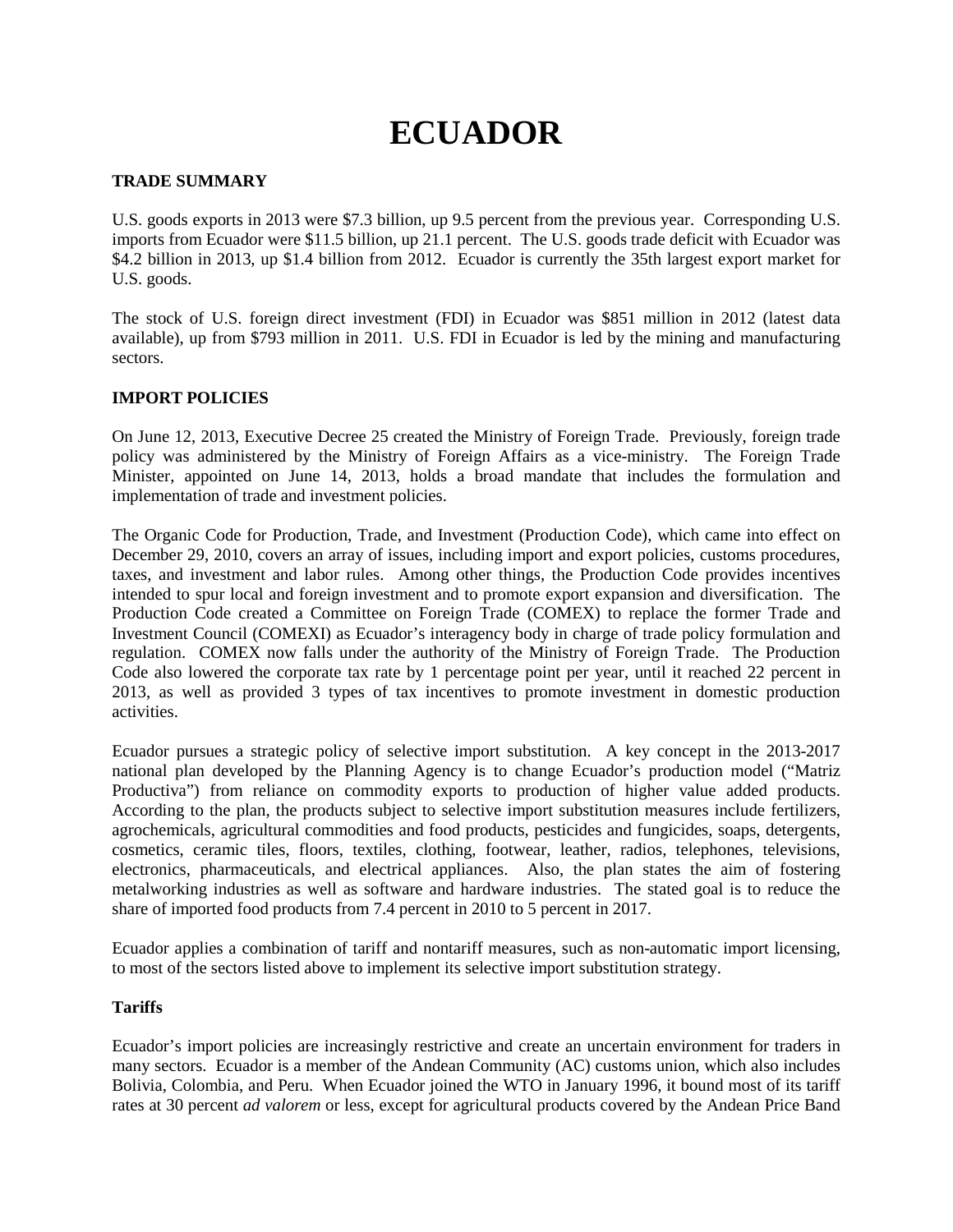System (APBS). Ecuador's second Trade Policy Review (TPR) by the WTO was concluded in November 2011. According to the WTO Secretariat's TPR report, Ecuador's tariff structure has become more complex. Previously, Ecuador had generally applied a simple four-tiered tariff structure with levels of 5 percent for most raw materials and capital goods, 10 percent or 15 percent for intermediate goods, and 20 percent for most consumer goods. Ecuador also imposes a number of fees and charges on imports.

According to the information available to the WTO, Ecuador's applied simple average most favored nation (MFN) tariff rate was 10.1 percent in 2012. While its average applied MFN tariff rate for industrial products declined from 10.6 percent in 2005 to 8.8 percent in 2012, for agricultural products it increased from 16.7 percent to 18.5 percent. However, as Ecuador did not supply to the WTO the *ad valorem* equivalents for its mixed tariffs and has implemented new trade restrictions since the WTO conducted its analysis, the actual average applied MFN tariff rates might be higher. As part of Ecuador's TPR, the WTO Secretariat identified 19 tariffs at the 10-digit level that exceeded Ecuador's bound tariff rates by 5 to 15 percentage points in 2011.

In June and July of 2012, Ecuador adopted a number of trade-restrictive measures, which included an increase in tariffs on a number of products, as well as import quotas scheduled to expire at the end of 2014. On December 4, 2013, Ecuador issued Resolution 116, which requires the conformity to dozens of new technical regulations that prohibit the importation and sale of products that do not conform to these new requirements. Nearly 300 product categories are affected by these new measures, including food, cosmetics, spices, food container materials, building materials, dietary supplements, and automobiles. For more details on Resolution 116, please refer to the Ecuador section of USTR's annual TBT Report.

Specific trade-restrictive resolutions by industry include:

#### *Consumer goods*

Resolution 63, enacted on June 15, 2012, increased tariffs on products covered by 102 tariff lines, including alcoholic beverages, washing machines, televisions, video and photographic equipment, art utensils, paper and cardboard, hair styling equipment, and work safety equipment. In Resolution 63, Ecuador also increased tariffs on tobacco and tobacco seeds, malt, and other cereals. Mixed tariffs (1 percent *ad valorem* plus a specific tariff of \$0.25 per grade of alcohol/liter) were established for 20 alcoholic products, including malt beer, sparkling wine, "pisco" (grape brandy), vodka, and tequila. According to U.S. distilled spirit industry sources, due to the new formulation and the prevailing price of the majority of imported spirits, Ecuador's assessed tariff rates on spirits in many instances now exceed Ecuador's WTO bound rates. Televisions, which fall within a single tariff line, were also assigned mixed tariffs, increasing in proportion to the size of the television. Resolution 70 introduced a specific tariff of \$39.97 for all televisions up to 20 inches, while retaining the existing 5 percent *ad valorem* duty; it also increased to \$73.11 the specific tariff for televisions between 20 inches and 32 inches. Ecuador raised tariffs on an additional 81 tariff lines, with all but 4 lines increased to the bound tariff rate under its WTO commitments.

#### *Automotive*

Resolution 65, also enacted on June 15, 2012, established value ceilings and unit quotas for imports of automobile complete knock-downs. In addition, Resolution 65 established a sliding tariff scale ranging between 4 percent and 40 percent, which decreases as more locally produced content is incorporated in the vehicle. Resolution 65 also created a monitoring mechanism to verify increases in the incorporation of local content. However, Ecuador has not yet published a methodology for measuring local content levels. This resolution is scheduled to expire at the end of December 2014, but could be renewed.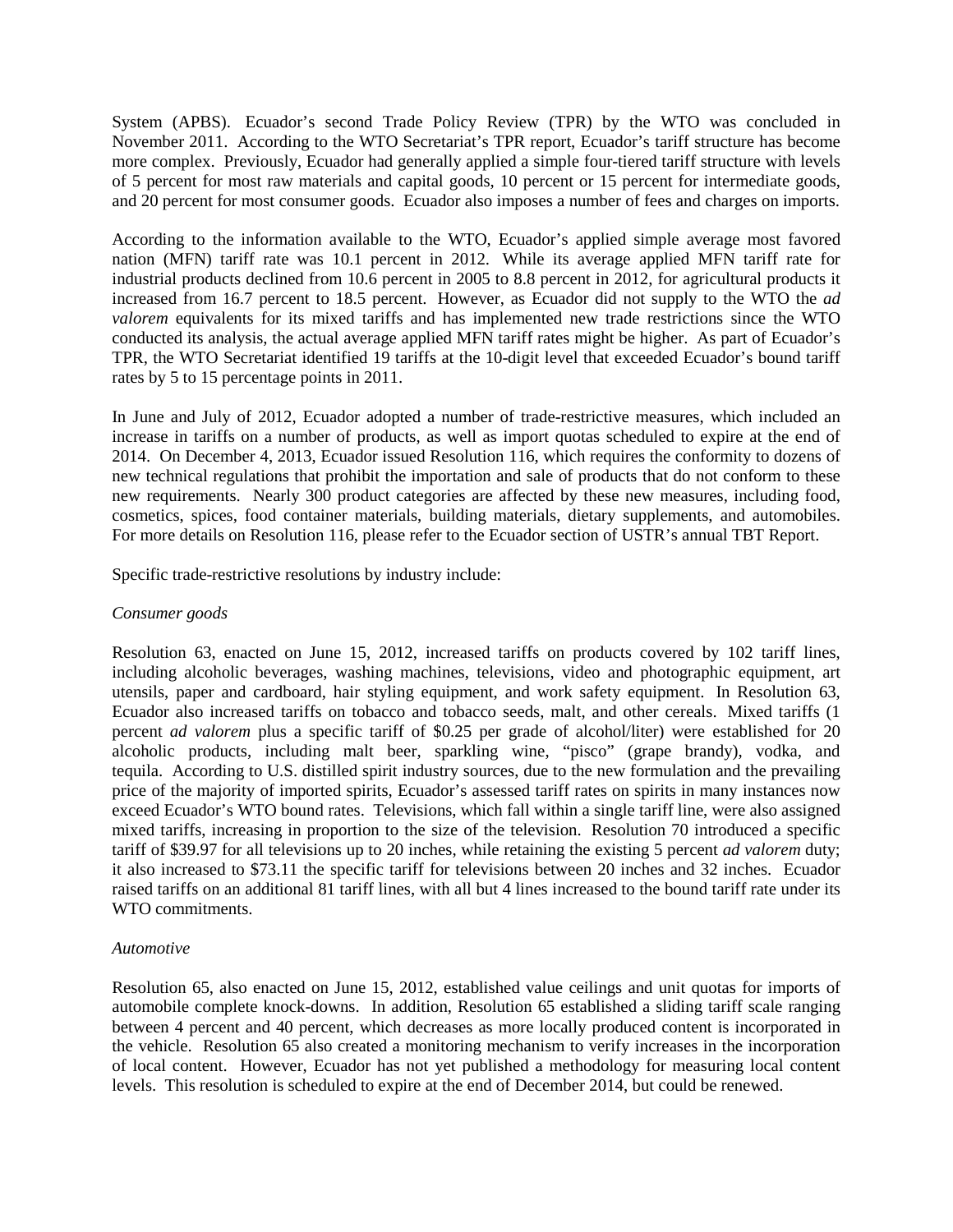Resolution 66, issued on June 11, 2012, established a \$538 million limit for the importation of motor vehicles classified under 16 tariff lines, including passenger cars and cargo trucks. The \$538 million quota served to limit imports of vehicles under the 16 tariff lines affected to 68 percent by value of the total imported in 2010. The 38 importers among which the quota was divided had to comply with established unit and dollar value limitations. Tariffs on vehicles, which are as high as 40 percent, also remained in effect.

Resolution 66 has been modified on multiple occasions. Resolution 77, approved on July 30, 2012, slightly eased the unit and value restrictions on vehicle imports imposed by Resolution 66 by allowing importers to use existing import licenses to continue to import vehicles through December 28, 2012, even if it resulted in imports exceeding the importers' quotas. In addition, Resolution 77 increased the number of beneficiaries of the quota system from 38 to 50.

Resolution 92, enacted on October 24, 2012, reiterated the need to charge all January through December 2012 vehicle imports to the quota established under Resolution 66 and also established a prohibition on carrying forward unused import entitlements to 2013. Resolution 94, approved on November 19, 2012, modified Resolution 66 by giving Ecuador's customs authority flexibility in shifting vehicles' quotas among different sub-tariff items (or car models for each importer).

Resolution 96 approved by COMEX on December 7, 2012, eliminated all sub-tariff items that restricted vehicle imports by automobile dealer. As a result, an import quota in total units and value per dealer (as opposed to by vehicle type) was established.

Resolution 101, enacted January 7, 2013, established the 2013 parameters for automobile and truck imports. It confirmed the original quota and values established under Resolution 66 for 38 importers and ratified the quotas and values for the 12 importers included under Resolution 77. The aggregate value of entitlement for the 50 importers is \$552.5 million.

On October 24, 2012, COMEX issued Resolution 91, which established an annual import quota in units and in dollars for vehicles with cylinder capacity under or equal to 1,000 cubic centimeters (tariff line item 8703.21.00.90), excluding purchases made by the government. Resolution 91 established a quota of 189 units and a total value of \$434,501 (FOB) for such products, with 75 percent allocated to a single importer.

COMEX Resolution 95, passed on December 7, 2012, highlighted the widespread use of three-wheeled vehicles for commercial purposes and established *ad valorem* tariffs between 30 percent and 40 percent. Resolution 95 also combined four sub-tariff items into a new line item for three-wheeled vehicles.

## *Government-procured goods*

On August 30, 2012, COMEX issued Resolution 82 to reduce tariffs on imported capital goods used for government contracts. Resolution 82 aims to promote investments and support investors that have signed contracts with the government. To qualify for the benefits, goods must be validated individually by COMEX for end-use purposes and meet origin and technical requirements. If there are any similar locally produced goods, the benefits do not apply.

## *Restrictions on satellite decoders/dishes*

Resolution 93, issued on November 19, 2012, banned the import of decoders and satellite dishes when transported by mail, couriers, personal air luggage, ports or land borders.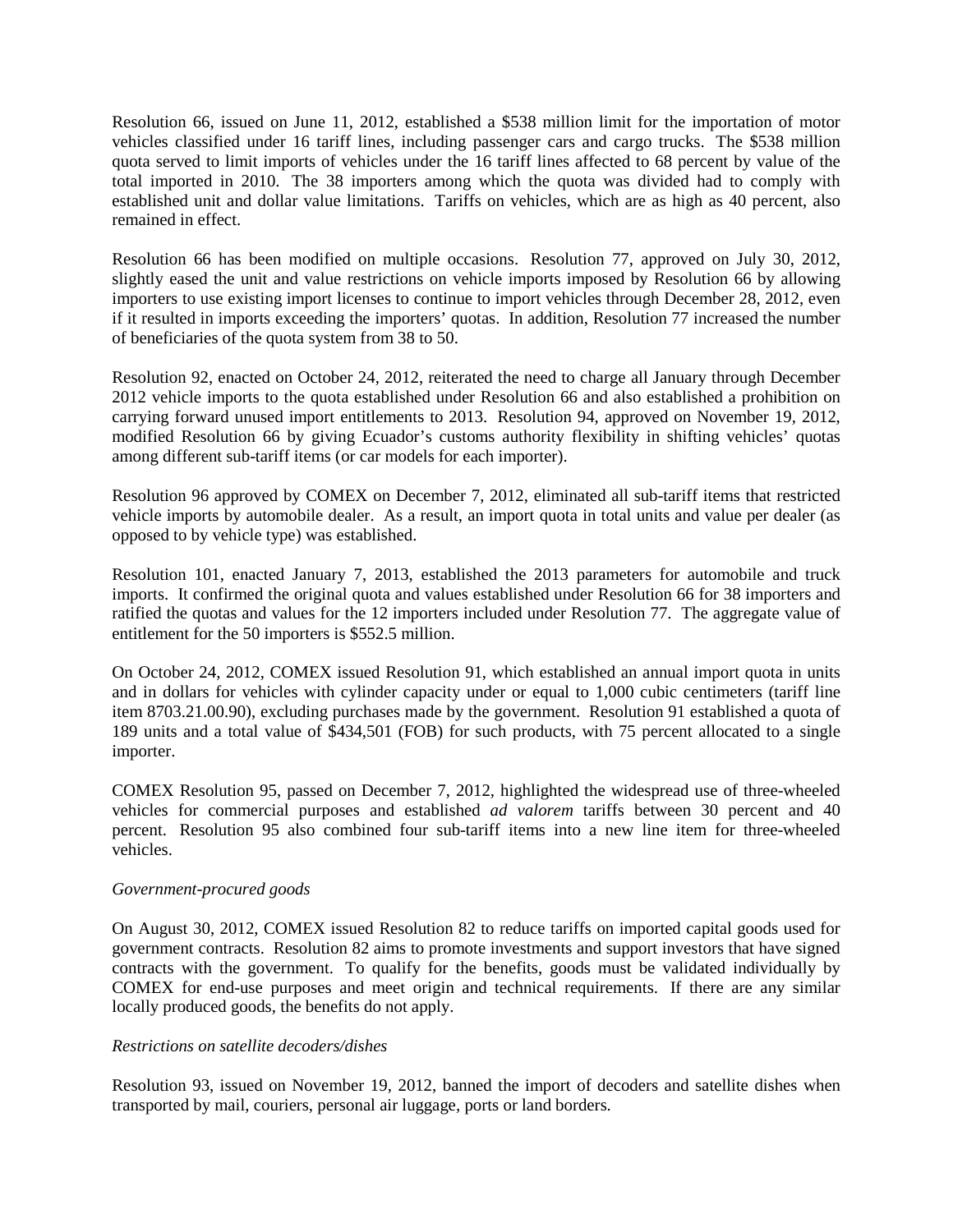#### *Agricultural products*

Ecuador applies variable import duties set pursuant to the Andean Price Ban System (APBS) with respect to more than 150 agricultural products when they are imported from outside the Andean Community (AC). These products include wheat, rice, sugar, barley, white and yellow corn, soybeans, African palm oil, soy oil, chicken meat, pork meat, and powdered milk, as well as certain products derived from them. The APBS protects domestic producers of covered products by providing for tariff increases when world prices fall and tariff decreases when world prices rise.

When Ecuador became a WTO member, it agreed to phase out its participation in the APBS. To date, no steps have been taken to phase out use of the APBS. Since July 2007, the application of APBS is voluntary to member countries. The extent to which the APBS restricts trade varies by product. For some U.S. exports, such as wheat, barley, malt barley, and their byproducts, the price band total duty (*ad valorem* tariff plus variable levy) is often zero. However, price band total duties as high as 86 percent and 45 percent have been applied to chicken parts and pork, respectively, restricting those imports.

## **Tariff-Rate Quotas**

When Ecuador became a WTO Member it established tariff-rate quotas (TRQs) for a number of agricultural imports. Products subject to TRQs include wheat, corn, sorghum, barley, barley malt, soybean meal, powdered milk, and frozen turkeys. The Ecuadorian government has not implemented a process for TRQ administration, but this has not stopped the flow of trade in these goods.

## **Nontariff Measures**

Importers must register with Ecuador's National Customs Service (formerly the Ecuadorian Customs Corporation) to obtain a registration number for all products. In August 2011, Ecuador instituted a nonautomatic import licensing program covering 42 tariff subheadings. The products affected are tires, vehicles, mobile telephones, televisions and monitors, refrigerators and freezers, and semi-finished iron and steel products. According to the Ecuadorian government, the licensing regime was put into place to monitor compliance with so-called voluntary import agreements within these sectors.

Ecuador's Ministry of Agriculture (MAGAP) has been actively pursuing import substitution policies for sensitive agricultural products such as cheese, butter, milk fats, potatoes (including french fries), beef, pork, chicken, turkey, offals, beans, sorghum, and corn. On March 1, 2013, Ecuador established a nonautomatic import licensing regime administered by the Ministry of Agriculture for 55 such products. Andean Community products are exempt from the import licensing regime. In June 2013, Ecuador instituted a mandatory and cumbersome process to allocate import licenses for certain agricultural products subject to import licensing.

Another administrative hurdle for importers of agricultural products is the Ministry of Agriculture, Livestock and Fisheries (MAGAP) use of "Consultative Committees" for some import authorizations for agricultural products. These Committees, composed primarily of local producers, often advise MAGAP against granting import authorizations. Additionally, import authorizations usually are subject to crop absorption programs, pursuant to which MAGAP requires that all local production be purchased at high prices before authorizing imports.

In January 2008, Ecuador increased its special consumption tax (ICE) on a number of products, largely luxury items. The ICE was increased mostly for imported products rather than those produced domestically, such as perfumes, vehicles (tiered increases by vehicle price starting at \$20,000), video games, firearms, airplanes, helicopters, boats, and cable television service. In December 2011, a new tax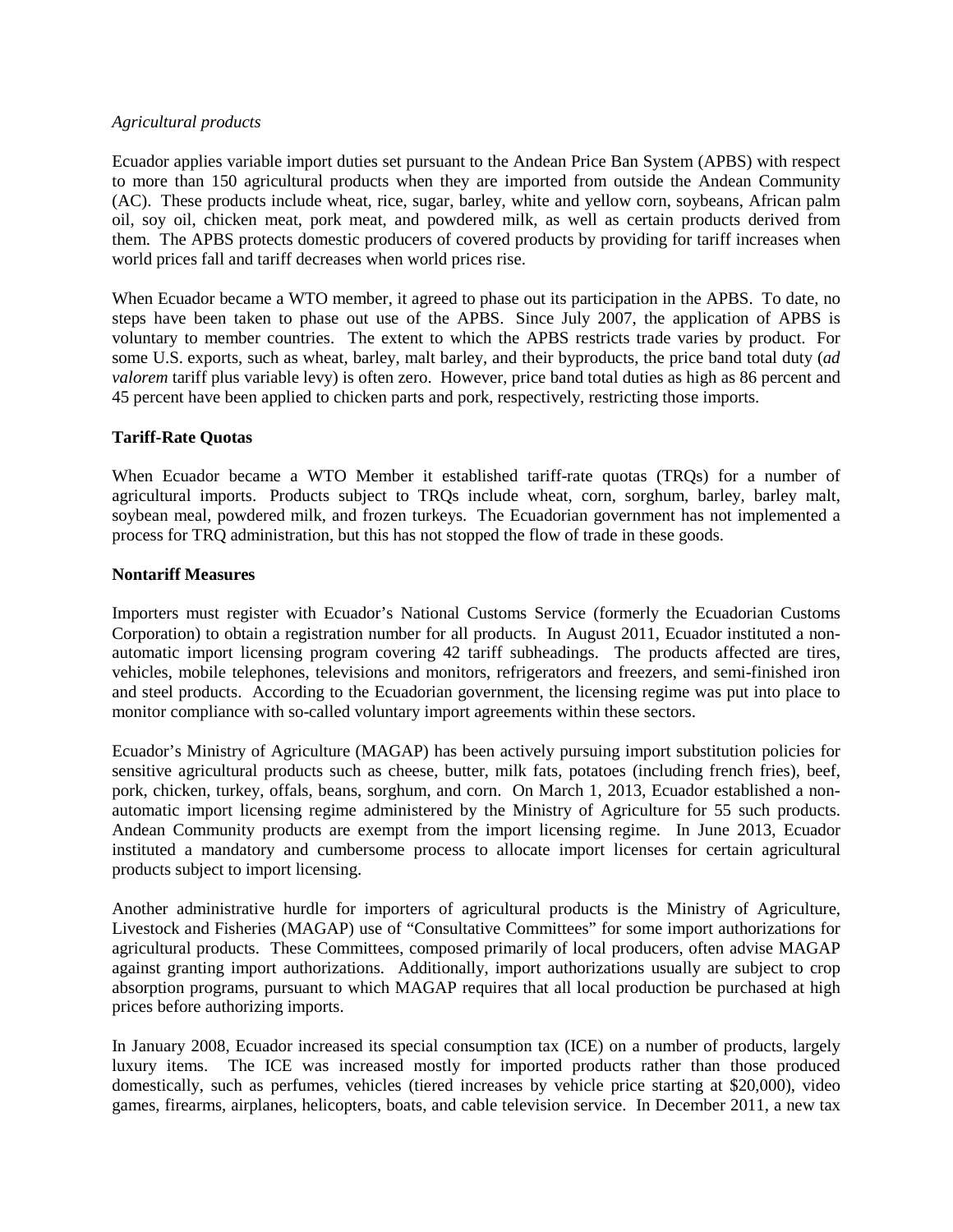package increased the ICE *ad valorem* rate on spirits from 40 percent to 75 percent, and added a specific tax, phased in over 3 years, of \$6.20 for every liter equivalent of alcohol. On December 18, 2012, Resolution 832, issued by Ecuador's tax authority, increased the specific per liter tax to \$6.93 based on consumer price index for alcohol and beer. Resolution 832 entered into effect on January 1, 2013. The resolution is supposed to make assessment of the ICE for domestically produced and imported spirits more equitable by establishing factory and pre-import duty prices as the new taxable bases, respectively. A special consumption tax on cigarettes set on November 24, 2011 at \$0.08 per cigarette was increased to \$0.0862 through Resolution 864, issued on December 19, 2013. The tax is adjusted biannually, depending on the consumer price index.

## *Mobile phones*

Resolution 67, adopted on June 15, 2012, limited annual imports under a single tariff line for cell phones to \$142.6 million, which represented 68 percent of the total value of Ecuador's cell phone imports in 2011. Unit and dollar value limits were established for each of Ecuador's 33 cell phone importers. Imports of cell phones entering Ecuador before June 11, 2012, were counted toward the annual limits, as were shipments already in transit. Cell phones are also subject to a 15 percent *ad valorem* tariff.

On July 17, 2012, COMEX issued Resolutions 69 and 70, which tightened the import restrictions established in Resolution 67 with respect to mobile phones. Resolution 69 reduced by 28 percent the total value of permissible imports by CONECEL, Ecuador's largest private mobile phone operator. Meanwhile, the state-owned telecommunications company, CNT, received a 145 percent increase in its import value entitlement, which grew from \$4.9 million to \$12 million. Unit quotas for CONECEL and CNT remained unchanged, suggesting that Ecuador has structured the restrictions to permit CNT to import more expensive phone models and improve its market share, which is only 1.6 percent. Resolution 104, approved on August 9, 2013, establishes quotas that apply specifically to smart phones worth \$220 or less for the 3 operators CONECEL, OTECEL, and publicly-owned CNT. Although the 3 operators currently have unequal shares in the wireless market, the government of Ecuador allocated equal shares of 15,152 units and/or a total value of \$3,333,333 equally among the three. The resolution also does not specify whether the quantity or value criteria will prevail.

#### **GOVERNMENT PROCUREMENT**

On October 14, 2013, the National Assembly passed reforms to the Public Procurement Law. The National Procurement Service (SERCOP) was created and the National Institute of Procurement (INCOP) was legally closed. Article 2 of the law gives SERCOP regulatory powers which INCOP lacked.

As a general rule, all public institutions are subject to Ecuador's public contracting law. However, that law establishes several exceptions, including for procurements made according to special regimes established pursuant to norms set by the Ecuadorian President (Article 2), international agreements for the purchase of goods and services (Article 43), exploration and exploitation of hydrocarbons, emergency situations (Article 57), and national security contracts.

Since 2008, Ecuador's public contracting law has required that priority be given to locally produced and supplied products and services, although foreign suppliers can compete for the procurements. The 2013 reform law reiterates preferential treatment for locally produced goods, especially those produced by the constitutionally created "social and solidarity economy," as well as micro and small enterprises. Article 25 of the public contracting law promotes procurement of local goods and services. The possibility of winning a procurement contract is higher depending on the local content of the product offered (assessed by the value of local inputs in a given product) to compete for public procurements.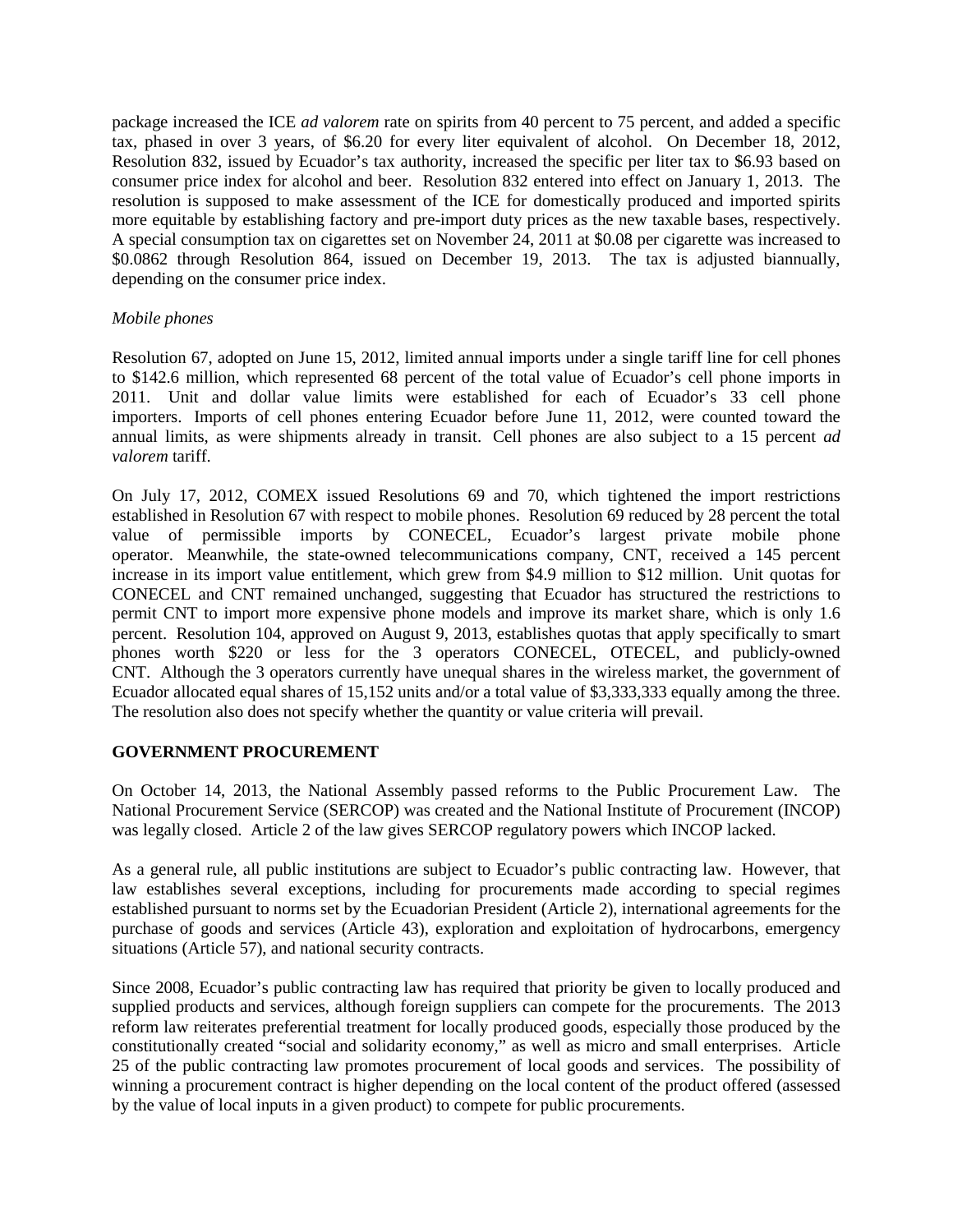On August 29, 2013, Decree 92 created the "Public Enterprise for Imports." The new entity, chaired by the Minister of Foreign Trade, is responsible for importing all government procured goods and for acquiring products subject to trade restrictions. This new entity is not yet operational. Private sector representatives have voiced concerns regarding possible unfair competition since the public sector is exempt from the 5 percent capital exit tax on foreign transfers.

Bidders are required to register and submit bids for government procurement through an online system [\(http://www.compraspublicas.gob.ec\)](http://www.compraspublicas.gob.ec/). Foreign bidders must register and have a local legal representative in order to participate in government procurement in Ecuador. Bidding on government procurement can be cumbersome and non-transparent. The lack of transparency creates opportunities for manipulation by procuring entities.

Ecuador is not a signatory to the WTO Agreement on Government Procurement.

## **INTELLECTUAL PROPERTY RIGHTS PROTECTION**

Ecuador remained on the Special 301Watch List in 2013. The United States is very concerned about increases in the fees charged to apply for and maintaining patent rights and plant variety protection in Ecuador; these exorbitantly high fees create a disincentive for innovative companies to enter the market and will adversely affect the operation of the patent system. Widespread piracy and counterfeiting continue to adversely affect market access for U.S. rights holders. The United States urges Ecuador to continue to improve its IPR enforcement efforts and to establish the specialized IPR courts required under Ecuador's 1998 IPR law. Ecuador should also further clarify its system for protecting against unauthorized disclosure or unfair commercial use of undisclosed test or other data submitted to the government to obtain marketing approval for pharmaceutical and agricultural chemical products. The United States also encourages Ecuador to provide an effective system to expeditiously address patent issues presented by applications to market pharmaceutical products. The United States looks forward to continuing to work with Ecuador to address these and other issues.

## **SERVICES BARRIERS**

## **Credit Reference Services**

In November 2012, Ecuador enacted a credit bureau law that severely restricts the operations of private credit bureaus, giving a state-owned entity exclusive right to credit-related data. The law was to become effective on December 4, 2013, but Ecuador postponed implementation for 90 days. Private credit bureaus, while not prohibited outright from operating, will be obliged to transfer their databases to the government and can no longer receive data directly from the financial sector. As of December 2013, only one private credit bureau remained in operation.

#### **Mobile Spectrum**

Ecuador's 4G spectrum is currently licensed exclusively to CNT, the public enterprise with 3.4 percent market coverage of the mobile market.

## **INVESTMENT BARRIERS**

Ecuador's investment climate remains marked by uncertainty, as the government's economic policies continue to evolve. While Ecuador is still relatively open to foreign investment in most sectors, new laws and regulations limit private sector participation in sectors deemed "strategic," most notably in the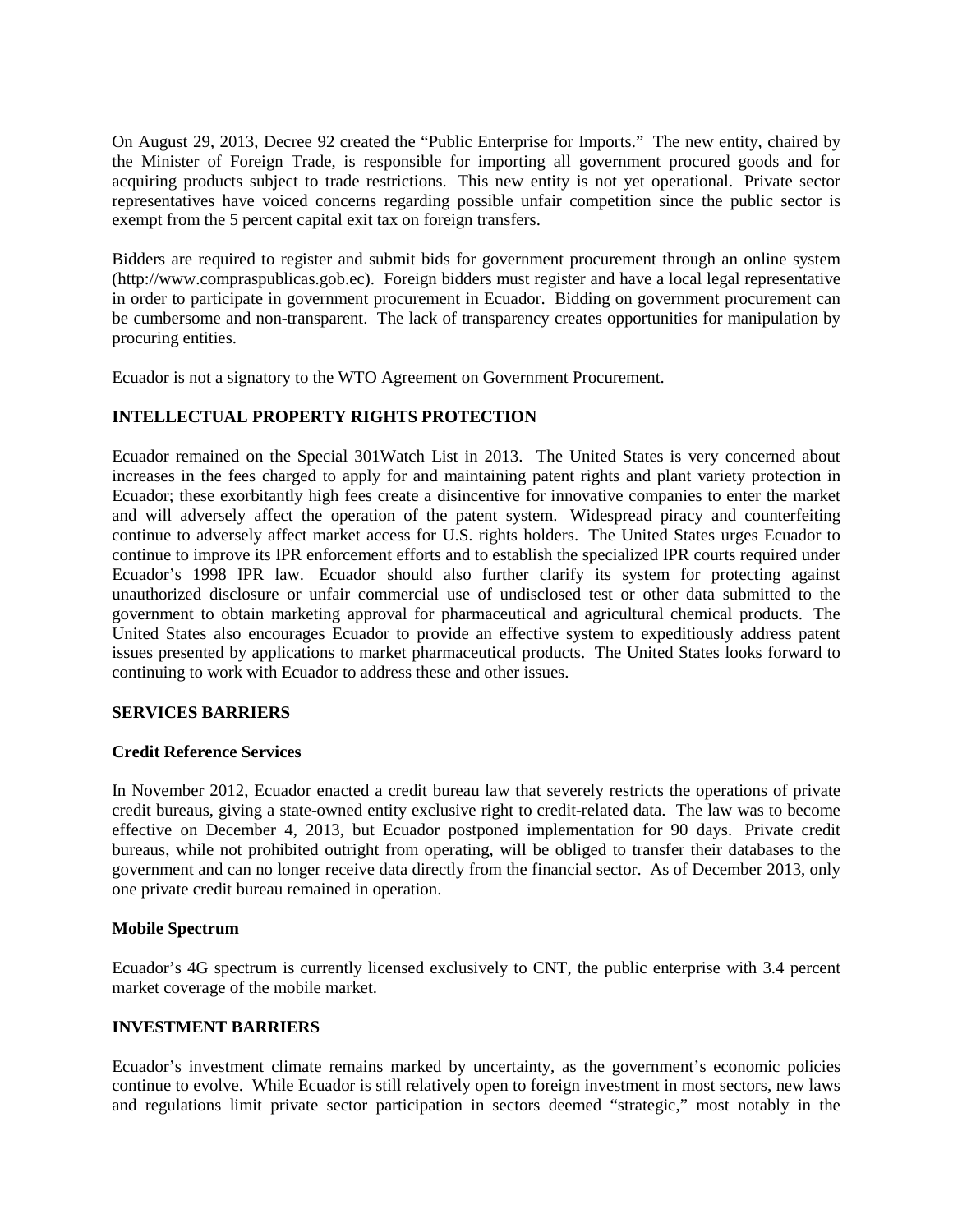extractive industries. In addition, inconsistent application and interpretation of its investment laws negatively impacts the transparency and stability of Ecuador's investment regime. This legal complexity increases the risks and costs of doing business in Ecuador.

In 2013, the Permanent Court of Arbitration (PCA), an intergovernmental organization based in The Hague, The Netherlands, which provides a variety of dispute resolution services, issued two awards favorable to U.S. oil companies in highly visible cases against the Republic of Ecuador. Furthermore, the Ecuadorian judiciary sanctioned lower courts for issuing a favorable tax ruling to a foreign-owned oil pipeline operator.

Ecuador's framework for investment protection is still unsettled. Ecuador's denunciation of the Convention on the Settlement of Investment Disputes (ICSID Convention) became effective January 7, 2010. In September 2009, the Ecuadorian government requested approval from the country's National Assembly to terminate 13 bilateral investment treaties (BITs), including its BIT with the United States, arguing that they contained provisions that were unconstitutional. On November 24, 2010, Ecuador's Constitutional Court ruled that provisions within Ecuador's BIT with the United States were unconstitutional. In its ruling, Ecuador's Constitutional Court held that Article 422 of Ecuador's Constitution prohibited the state from concluding treaties or international instruments in which Ecuador would cede sovereign jurisdiction to international arbitration tribunals in commercial disputes between the state and private investors and concluded that the BIT with the United States constituted such an instrument.

The Constitutional Court has delivered similar rulings on the other BITs under review. Based on the Constitutional Court's rulings, Ecuador's National Assembly has so far approved the termination of five BITs, but has not approved the termination of four others, including the U.S. BIT. The Sovereignty, Integration and Foreign Relations Committee approved the termination of the U.S. BIT but the decision has not come to a full floor vote in the plenary. On November 19, 2013, the Minister of Foreign Trade issued an announcement that Ecuador would not terminate the remaining four BITs in 2013, but rather that Ecuador will seek to renegotiate those BITs that conflict with its constitution.

To date, the Ecuadorian government has only officially terminated its BIT with Finland. Furthermore, the Ecuadorian government has indicated it may be open to negotiating international arbitration clauses within individual contracts, as provided for under the Production Code and the Planning and Public Finance Code.

In May 2013, Presidential Decree 1506 created the "Integral Citizen's Audit Commission of Bilateral Investment Treaties and International Arbitration on Investment Issues" to study Ecuador's bilateral investment treaties and the international arbitration system to determine their legality and legitimacy, and to identify inconsistencies or irregularities that could have an impact on Ecuador in economic, social, and environmental terms. The Commission's work is currently in progress. The structure of the Commission, which is chaired by the National Planning Office, closely resembles the "Integral Debt Audit" implemented in 2008 and 2009 that provided the arguments for Ecuador's sovereign debt default of \$3.2 billion in May 2009.

Certain sectors of Ecuador's economy are reserved for the state, while equity caps apply in other sectors, such as a 49 percent cap on foreign investment in domestic fishing operations and a 25 percent limit with respect to broadcast stations. Petroleum exploration and development is reserved for the state, but foreign investment can be conducted through "exceptional" contracts with the state. In the past, a number of disputes relating to these contracts have arisen, as well to the laws regulating petroleum exploration and development generally. In 2010, the Ecuadorian government enacted a hydrocarbons law that requires all contracts in the extractive industries to be in the form of service, or "for fee" contracts, rather than